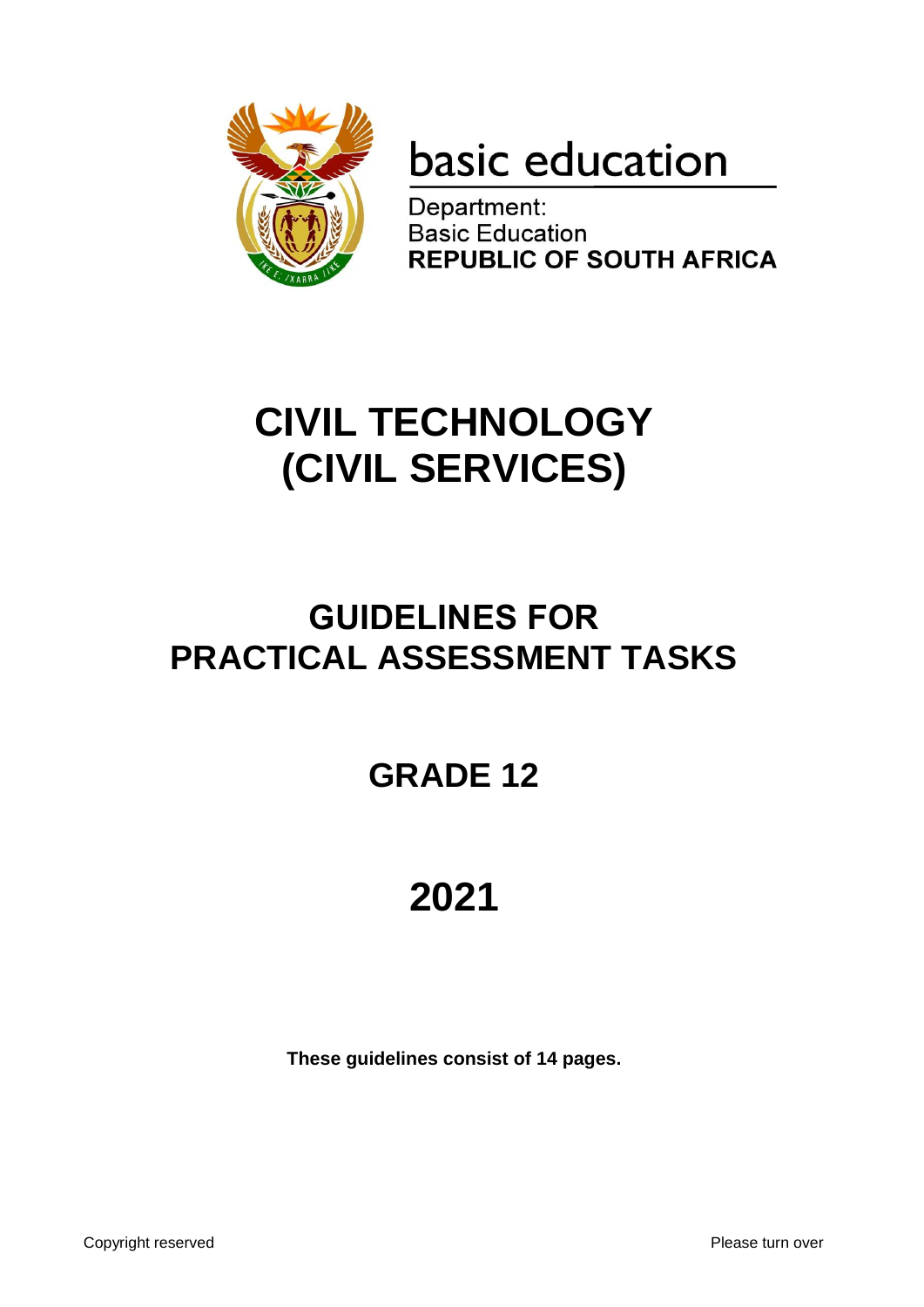### **TABLE OF CONTENTS**

|    |                                                           | Page                    |
|----|-----------------------------------------------------------|-------------------------|
|    | <b>SECTION 1</b>                                          |                         |
| 1. | <b>INTRODUCTION</b>                                       | 3                       |
|    |                                                           |                         |
|    | <b>SECTION 2</b>                                          |                         |
| 2. | <b>GUIDELINES FOR THE TEACHER</b>                         | 3                       |
|    | 2.1<br>The structure of the PAT for Civil Technology      | 3                       |
|    | 2.2<br>Management of the PAT                              | 3                       |
|    | 2.3 Administration of the PAT                             | $\overline{4}$          |
|    | 2.4 Assessment and moderation of the PAT                  | $\overline{\mathbf{4}}$ |
|    | 2.5<br>Assessment                                         | $\overline{\mathbf{4}}$ |
|    | 2.6 Moderation                                            | $\overline{\mathbf{4}}$ |
|    | <b>SECTION 3</b>                                          |                         |
| 3. | <b>GUIDELINES FOR THE LEARNER</b>                         | 5                       |
|    | <b>CIVIL SERVICES TASKS</b>                               | 5                       |
|    | 3.1 Instructions to the learner                           | 5                       |
|    | 3.2 Phase 1: Installation of a shower                     | 6                       |
|    | 3.3 Marking guidelines for Phase 1                        | $\overline{7}$          |
|    | 3.4<br>Phase 2: Wall-mounted lamp                         | 8                       |
|    | Marking guidelines for Phase 2<br>3.5                     | 9                       |
|    | Composite mark sheet for Civil Services<br>3.6            | 11                      |
|    | <b>SECTION 4</b>                                          |                         |
| 4. | <b>OTHER RELEVANT INFORMATION</b>                         | 12                      |
|    | 4.1<br>Absence/Non-submission of task                     | 12                      |
|    | 4.2<br>Requirements for presentation                      | 12                      |
|    | 4.3 Recommended time frames for the completion of the PAT | 12                      |
|    | 4.4<br><b>Declaration of Authenticity</b>                 | 13                      |
|    | <b>SECTION 5</b>                                          |                         |
| 5. | <b>CONCLUSION</b>                                         | 14                      |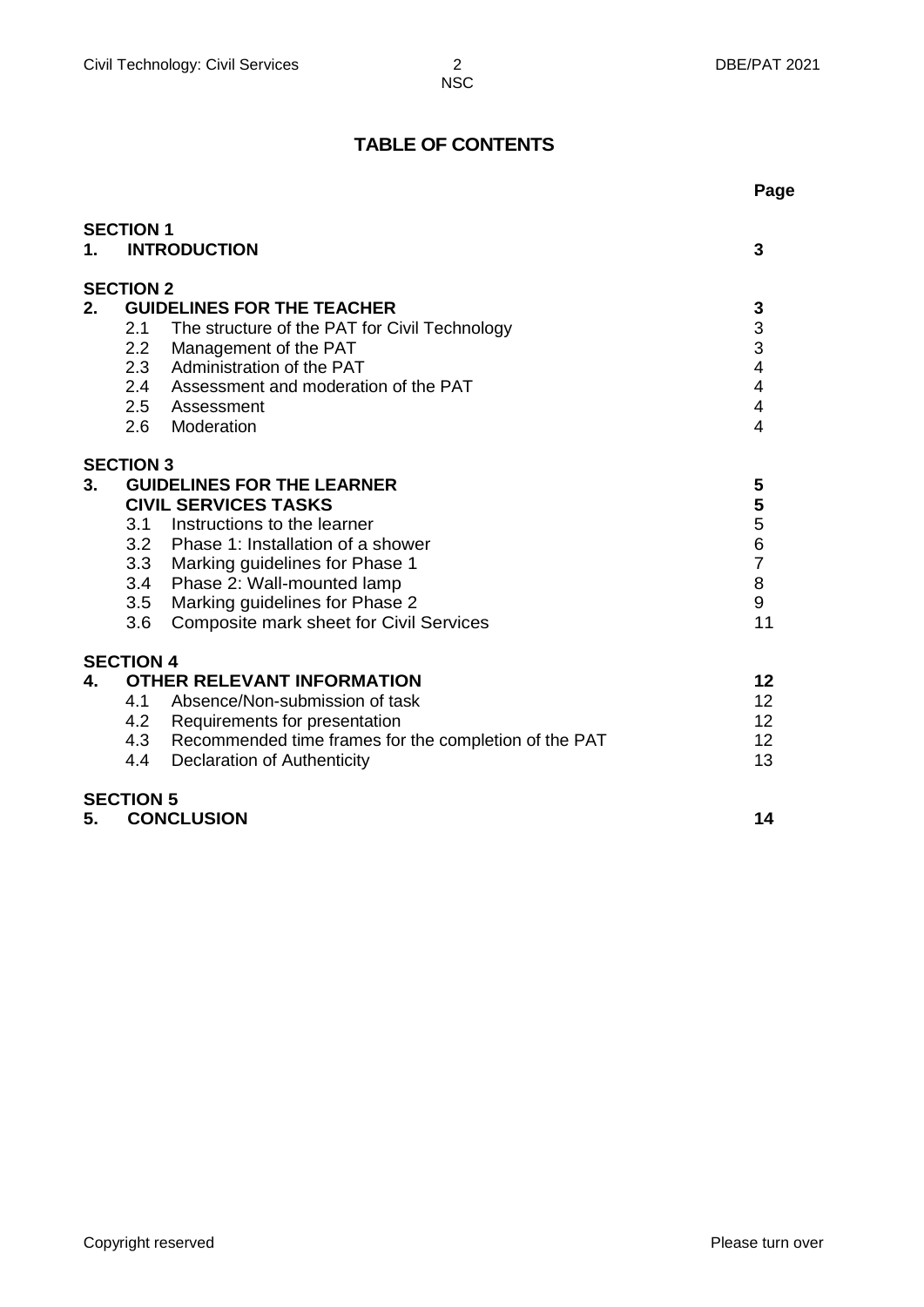#### **SECTION 1**

#### **1. INTRODUCTION**

The 18 Curriculum and Assessment Policy Statement subjects which contain a practical component all include a practical assessment task (PAT). These subjects are:

- AGRICULTURE: Agricultural Management Practices, Agricultural Technology
- ARTS: Dance Studies, Design, Dramatic Arts, Music, Visual Arts
- SCIENCES: Computer Applications Technology, Information Technology
- Technical Sciences, Technical Mathematics
- SERVICES: Consumer Studies, Hospitality Studies, Tourism
- TECHNOLOGY: Civil Technology, Electrical Technology, Mechanical Technology and Engineering Graphics and Design.

A practical assessment task (PAT) mark is a compulsory component of the final promotion mark for all candidates offering subjects that have a practical component and counts 25% (100 marks) of the end-of-year examination mark. The PAT is implemented across the first three terms of the school year. This is broken down into different phases or a series of smaller activities that make up the PAT. The PAT allows for learners to be assessed on a regular basis during the school year and it also allows for the assessment of skills that cannot be assessed in a written format, e.g. test or examination. It is therefore important that schools ensure that all learners complete the practical assessment tasks within the stipulated period to ensure that learners are resulted at the end of the school year. The planning and execution of the PAT differs from subject to subject.

#### **SECTION 2**

#### **2. GUIDELINES FOR THE TEACHER (These guidelines must be explained clearly to the learners.)**

#### **2.1 The structure of the PAT for Civil Technology**

The PAT accounts for the skills the learner has mastered. This is assessed at intervals and requires the learner to engage in multiple practical sessions. During these weekly sessions, skills such as simulation, experimentation, hand skills, tool skills, machine skills and workshop practice are honed and perfected to the point where the learner may engage in the tasks set out for that particular term. The PAT accounts for 25% of the learner's promotion mark.

#### **2.2 Management of the PAT**

The PAT should commence in Term 1, as this is a lengthy and drawn-out process and **CANNOT** be left to the last minute. The model should be done over THREE terms starting in Term 1 and Phase 1 should be done concurrently with the model in Term 1. Phase 1 must be completed, marked and internally moderated by the end of Term 1. Phase 2 must be completed, marked and internally moderated by **30 September 2021**.

- (a) All the phases of the PAT should be completed and presented for assessment by the end of **September 2021** to allow sufficient time for the external moderation.
- (b) During this phase, the teacher will do any final assessments that are outstanding. All the phases of the PAT are kept safely until the moderation process is completed (both provincial and national moderation).
- (c) **The internal moderator/HOD must conduct PAT moderation throughout the year.**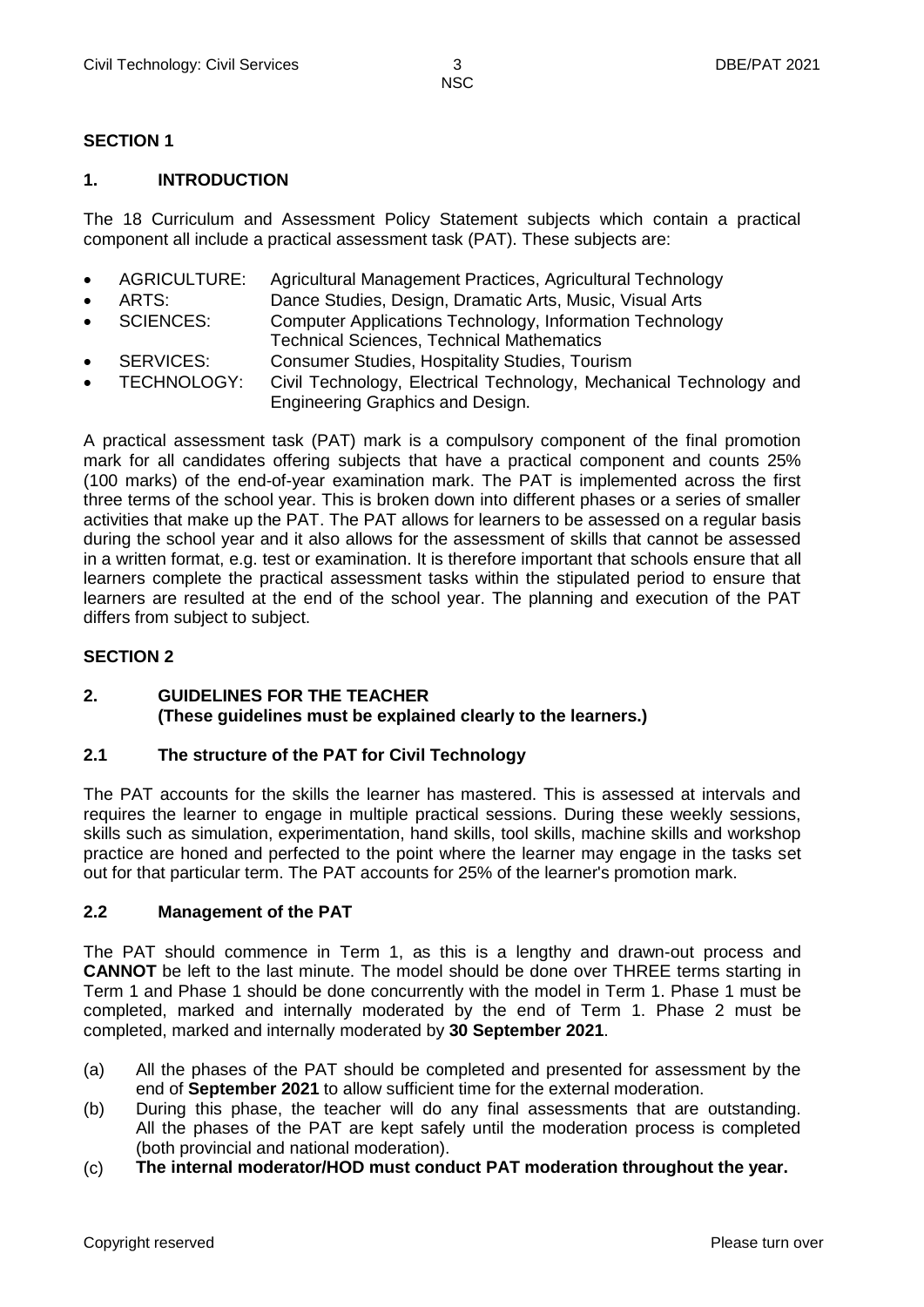- (d) It is imperative that the criteria are adhered to from the beginning, as this will form the basis for assessment.
- (e) Teachers cannot penalise learners on points that are not included in the initial criteria.
- (f) When learners are selected during moderation (face moderation), they may be required to showcase their skills and knowledge.

All **teachers** must **design a pacesetter** in line with the time frames specified in the PAT to indicate the completion dates for the different phases of the PAT. The teacher must manage this process to avoid crisis management and unnecessary stress closer to the completion date of the PAT.

The submission dates for the different phases of the PAT, as indicated in the pacesetter, should be given to the learners in writing.

#### **2.3 Administration of the PAT**

The PAT should be based on real-life situations and should be administered and completed under controlled conditions.

After studying the guidelines, teachers must fully explain the requirements of the different phases of the PAT and the criteria, as indicated in the assessment tools and mark schedules, to the learners. This will ensure that learners and teachers have a common understanding of the assessment tools and what is expected of the learners.

Teachers are requested to make copies of **SECTIONS 3 to 5** of this document and hand them to the learners not later than the **first week after the opening of schools in February 2021**.

**The products/models should not leave the classroom/workshop and must be kept in a safe place at all times when learners are not working on them.**

#### **2.4 Assessment and moderation of the PAT**

The PAT for Grade 12 is externally set and externally moderated, but internally assessed by the teacher and moderated by the internal moderator/HOD.

#### **2.5 Assessment**

Frequent developmental feedback is needed to guide and support the learner to ensure that he/she is on the right track.

Both formal and informal assessment should be conducted during the different phases of the PAT. Informal assessment may be conducted by the learner himself/herself, by a peer group, or by the teacher. Formal assessment should always be conducted by the teacher and the results will be recorded.

The teacher must take into account the requirements of the assessment of all the phases of the PAT and therefore plan the assessment programme of the PAT accordingly.

#### **2.6 Moderation**

During the moderation of the PAT, all the phases of the PAT must be presented to the internal moderator as well as the external moderator.

Where required, the moderator should be able to call on the learner to explain the function and principles of operation and also request the learner to exhibit the skills acquired during practical sessions for moderation purposes.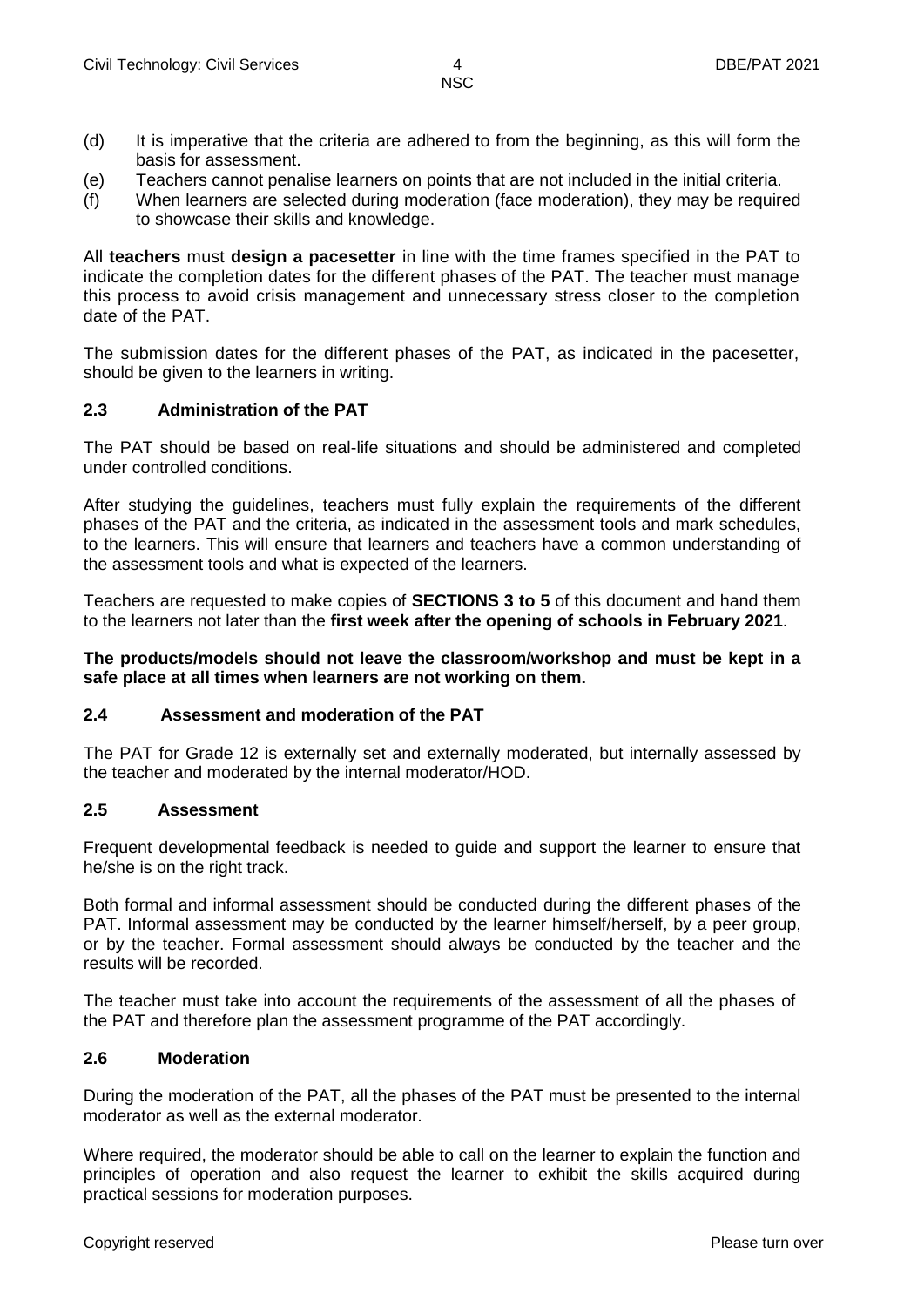#### **SECTION 3**

#### **3. GUIDELINES FOR THE LEARNER**

#### **CIVIL SERVICES TASKS**

Learner's name:

**Time allowed: Term 1 to Term 3**

**The practical assessment task (PAT) consists of TWO phases to be completed over THREE terms.** 

**The PAT should be done over THREE terms starting in Term 1 with Phase 1 and Phase 2.** 

**TIME SCHEDULE FOR THE COMPLETION OF THE PAT:**

**It is recommended that learners and teachers use this time schedule to finish the PAT in the allocated time.**

| TERM   | <b>WORK TO BE DONE</b> |                                            |  |  |  |  |  |
|--------|------------------------|--------------------------------------------|--|--|--|--|--|
| Term 1 | Phase 1                | Installation of a shower                   |  |  |  |  |  |
| Term 1 | Phase 2 PART 1         | Research, sketches and material list       |  |  |  |  |  |
| Term 2 | Phase 2 PART 2         | Cutting of sheet metal and pipes for stand |  |  |  |  |  |
| Term 3 | Phase 2 PART 3         | Assembly of wall-mounted lamp              |  |  |  |  |  |

#### **3.1 Instructions to the learner**

- This PAT counts 25% of your final promotion mark.
- All work you produce must be your own effort.
- Use your discretion where dimensions and/or information have been excluded.
- Where available, you may use electronic equipment, e.g. cellphones, cameras and digital cameras to document your progress.
- **The product/model should NOT leave the classroom/workshop and must be kept in a safe place at all times when you are not working on it.**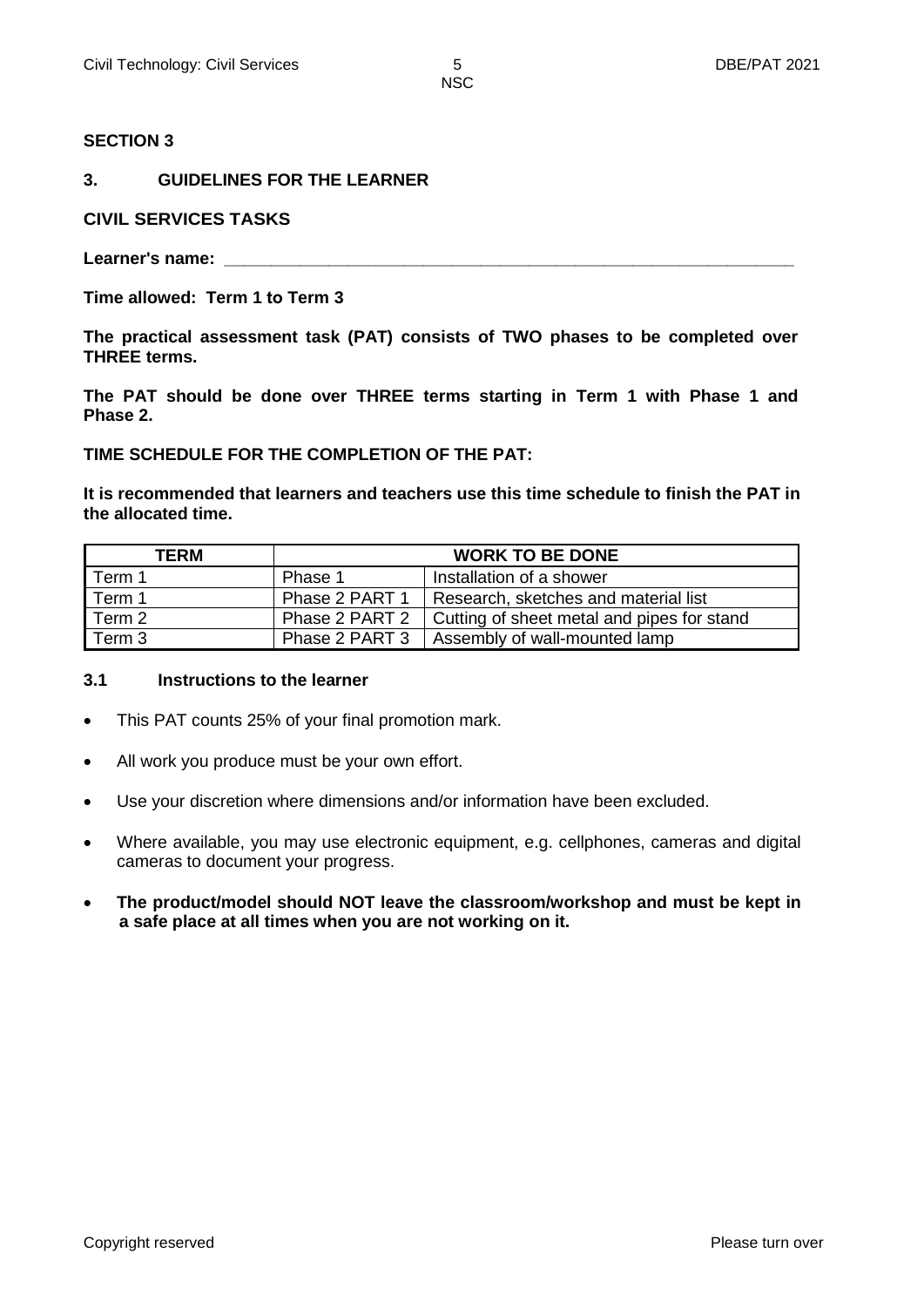#### **3.2 Phase 1: Installation of a shower**

#### **Duration of Phase 1: 4 hours per learner Mark allocation: 20 marks**

#### **TASK:**

The DIAGRAM below shows the basic layout of the pipes and fittings for a shower rose/head.



#### **INSTRUCTIONS:**

• Install the pipes, taps and necessary fittings, as indicated in the diagram above.

#### **NOTE:**

- All pipes should be cut to length by the teacher before the learner starts the installation.
- The stopcocks and fittings do not have to be new (used fittings and stopcocks may be used).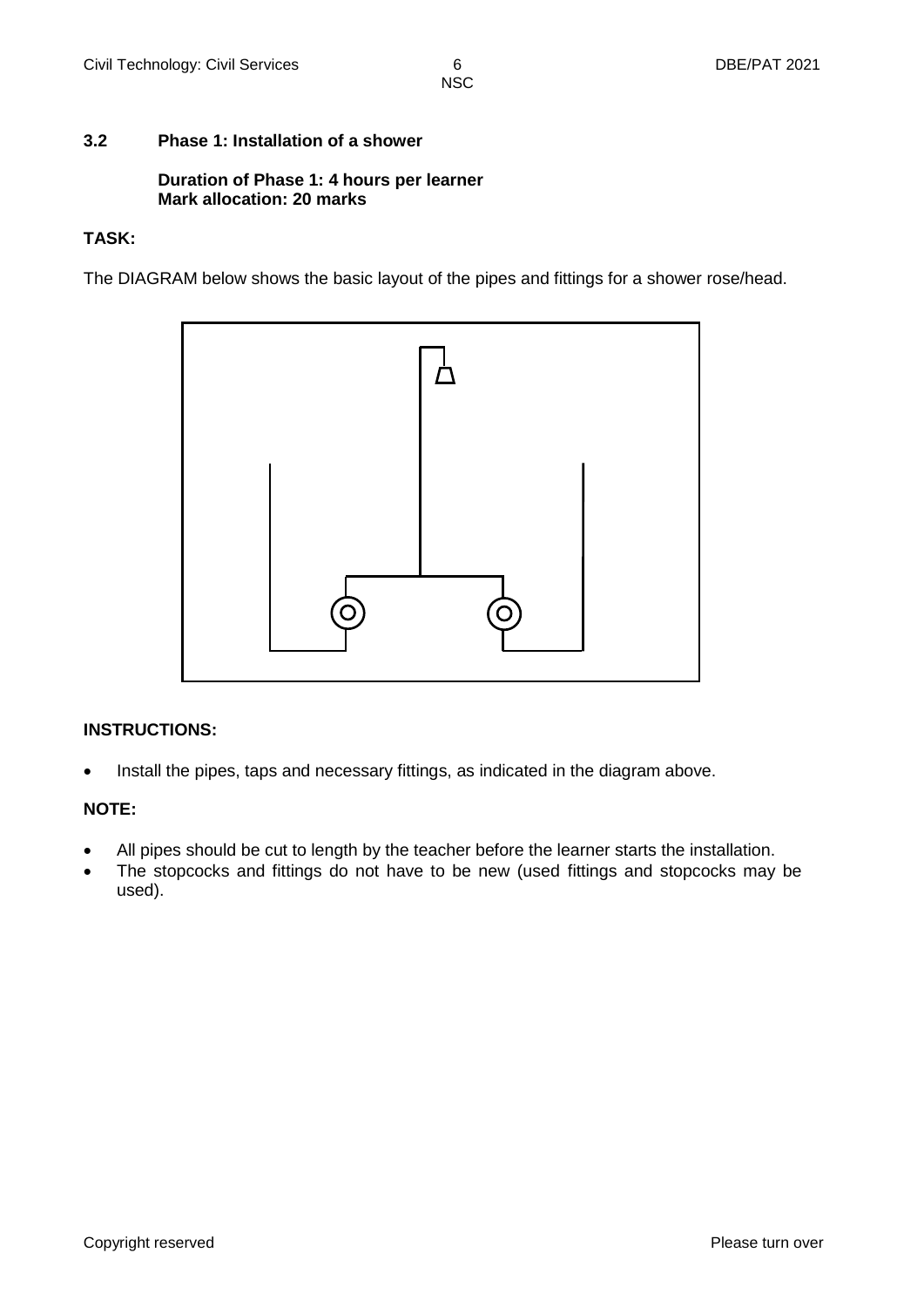#### **3.3 Marking guidelines for Phase 1**

| <b>ASSESSMENT CRITERIA</b>                                                                                  | 74<br>E<br>GOOD/<br>EXCELL | AVERAGE | <b>ATTEMPTED</b><br><b>POOR</b><br>NOT A' |
|-------------------------------------------------------------------------------------------------------------|----------------------------|---------|-------------------------------------------|
|                                                                                                             | $8 - 10$                   | $4 - 7$ | $0 - 3$                                   |
| Layout of cold- and hot-water supply pipes correctly positioned,<br>as per diagram                          |                            |         |                                           |
| Cold-water supply pipes up to stopcock are correctly connected<br>with appropriate fittings                 |                            |         |                                           |
| Hot-water supply pipes up to stopcock are correctly connected<br>with appropriate fittings                  |                            |         |                                           |
| Stopcocks are correctly connected with appropriate fittings and<br>are installed at the same height (level) |                            |         |                                           |
| Cold- and hot-water pipes are correctly connected from the<br>stopcocks to the mixer pipe                   |                            |         |                                           |
| Shower arm and rose/head correctly positioned and connected<br>with appropriate fittings to mixer pipe      |                            |         |                                           |
| <b>TOTAL MARK OUT OF 60:</b>                                                                                |                            |         |                                           |
| <b>CONVERTED MARK OUT OF 20:</b>                                                                            |                            |         |                                           |

*It is recommended that video clips and photos of the learner performing the task be kept electronically at the school and on a disc and or memory stick (backup).*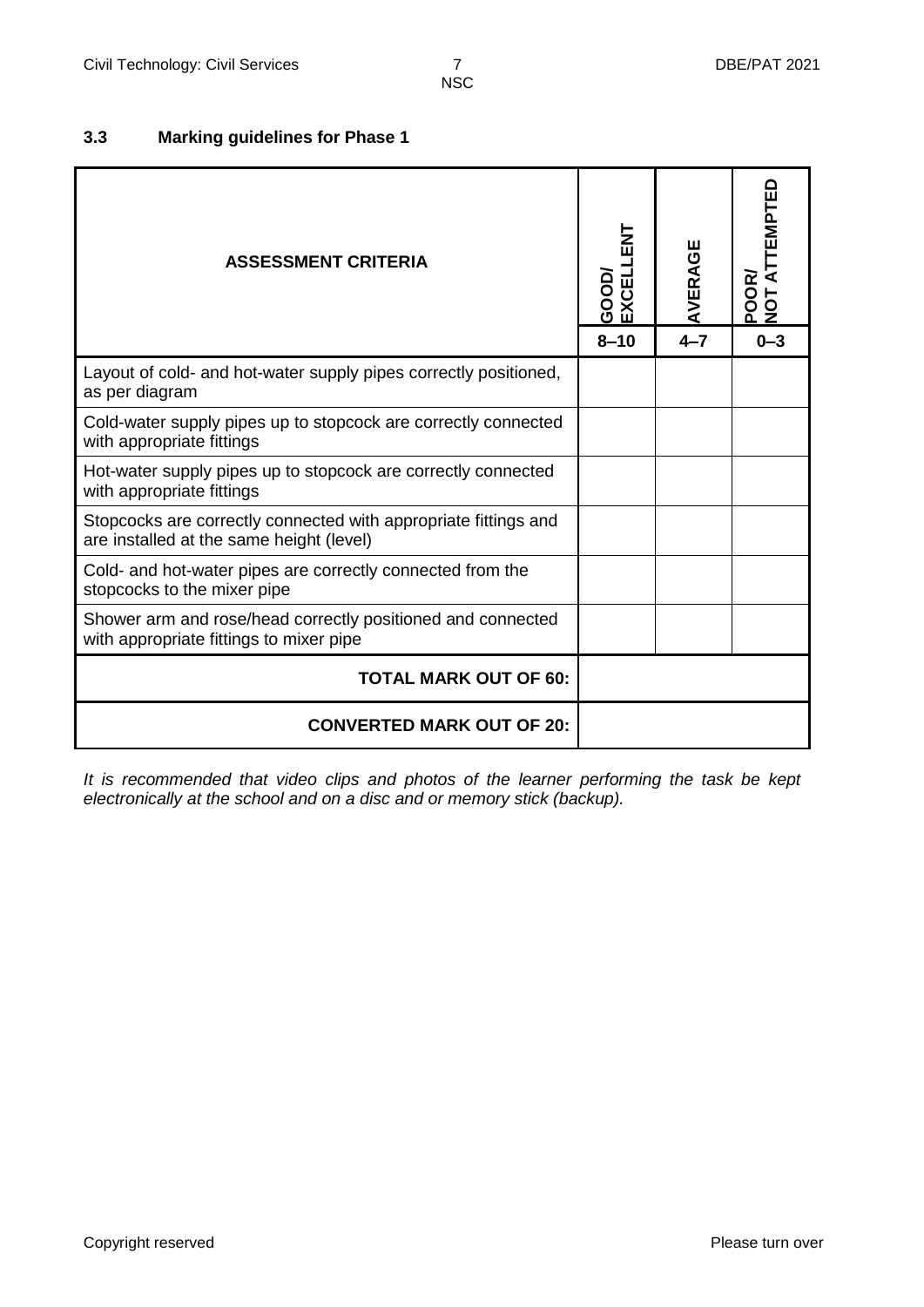#### **3.4 Phase 2: Wall-mounted lamp**

**Term: 1, 2 and 3 Duration: 20 hours**

#### **TASK:**

You are required to design and make a wall-mounted lamp with a lamp shade.

#### **INSTRUCTIONS:**

- Research different types of designs of wall-mounted lamps with lamp shades. The arm/frame should be made from copper pipe or galvanised pipe or a combination of the two materials. The lamp shade should consist of any appropriate shape and should be made from sheet metal.
- Make neat drawings **(freehand or with instruments)** of at least THREE designs of wallmounted lamps with a lamp shade.
- Provide the preferred design of the wall-mounted lamp you are going to make with dimensions.
- Compile a cutting list for the wall-mounted lamp.

#### **Use the following specifications:**

- The bracket should be easily mountable against a wall and be stable enough to carry the weight of the lamp shade.
- Use suitable fittings or joining methods to join the pipes so that the lamp shade can be adiustable.
- The shape of the wall-mounted lamp should consist of the development of any appropriate shape.
- The development of the lamp shade should be drawn according to scale 1 **:** 1 to be used to make a template.
- Provision must be made for the wiring of the light fitting.
- **NOTE:** Evidence of the research, drawings, templates, cutting list as well as the model itself should be available for moderation.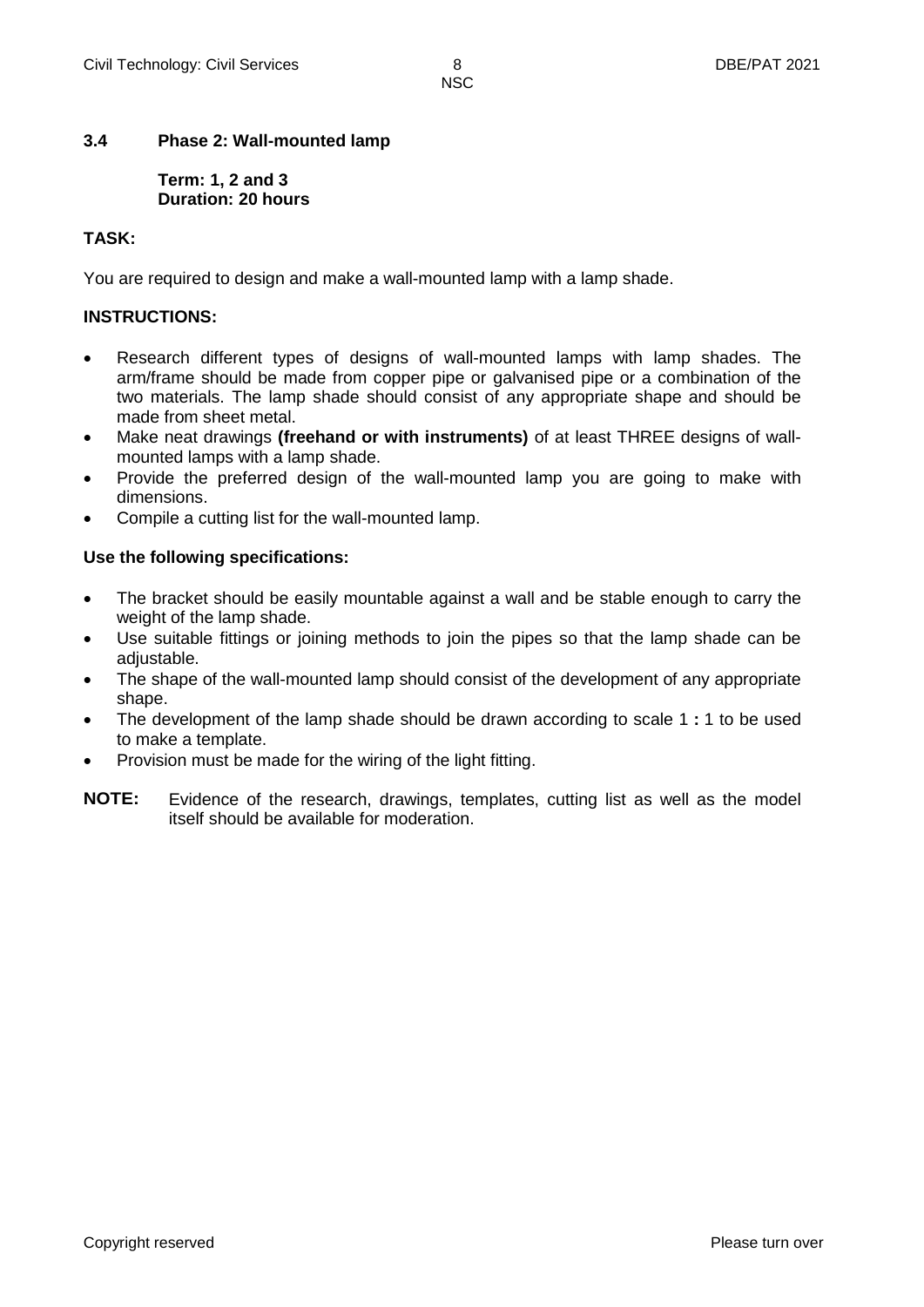#### **3.5 Marking guidelines for Phase 2**

| ASSESSMENT OF THE WALL-MOUNTED LAMP                                                                             |                   |         |                               |                        |  |  |  |  |  |  |  |
|-----------------------------------------------------------------------------------------------------------------|-------------------|---------|-------------------------------|------------------------|--|--|--|--|--|--|--|
| <b>LEARNER'S NAME AND SURNAME:</b>                                                                              |                   |         |                               |                        |  |  |  |  |  |  |  |
| <b>ASSESSMENT CRITERIA</b>                                                                                      | EXCELLENT<br>GOOD | AVERAGE | <b>ATTEMPTED</b><br><b>OR</b> | LEARNER<br><b>MARK</b> |  |  |  |  |  |  |  |
| <b>PLANNING</b>                                                                                                 | $8 - 10$          | $4 - 7$ | $0 - 3$                       | <b>LM</b>              |  |  |  |  |  |  |  |
| Research on different types of wall-mounted lamps with lamp<br>shades                                           |                   |         |                               |                        |  |  |  |  |  |  |  |
| THREE freehand drawings or ONE instrument drawing of the<br>preferred design showing relevant dimensions        |                   |         |                               |                        |  |  |  |  |  |  |  |
| Compiling of cutting list                                                                                       |                   |         |                               |                        |  |  |  |  |  |  |  |
| <b>TOTAL: 30</b>                                                                                                |                   |         |                               |                        |  |  |  |  |  |  |  |
| <b>FABRICATION OF BACK PLATE (BRACKET)</b>                                                                      | $8 - 10$          | $4 - 7$ | $0 - 3$                       | <b>LM</b>              |  |  |  |  |  |  |  |
| Measuring and cutting of material for wall bracket/mounting plate                                               |                   |         |                               |                        |  |  |  |  |  |  |  |
| Joining of material by using appropriate joining methods                                                        |                   |         |                               |                        |  |  |  |  |  |  |  |
| Provisioning of appropriate method for fixing bracket to wall and<br>arm/frame                                  |                   |         |                               |                        |  |  |  |  |  |  |  |
| <b>TOTAL: 30</b>                                                                                                |                   |         |                               |                        |  |  |  |  |  |  |  |
| <b>ARM/FRAME FOR ELECTRICAL WIRING</b>                                                                          | $4 - 5$           | $2 - 3$ | $0 - 1$                       | <b>LM</b>              |  |  |  |  |  |  |  |
| Measuring and cutting of pipes for arm/back plate                                                               |                   |         |                               |                        |  |  |  |  |  |  |  |
| Connecting pipes for back plate, arm/frame by using appropriate<br>methods allowing for the adjustment of pipes |                   |         |                               |                        |  |  |  |  |  |  |  |
| <b>TOTAL: 10</b>                                                                                                |                   |         |                               |                        |  |  |  |  |  |  |  |
| <b>FABRICATION OF SHAPED LAMP SHADE</b>                                                                         | $8 - 10$          | $4 - 7$ | $0 - 3$                       | <b>LM</b>              |  |  |  |  |  |  |  |
| Drawing of development of shaped lamp shade                                                                     |                   |         |                               |                        |  |  |  |  |  |  |  |
| Using template of development to mark out the shape on the sheet<br>metal                                       |                   |         |                               |                        |  |  |  |  |  |  |  |
| Correct use of tools to accurately cut out the shape of the lamp<br>shade                                       |                   |         |                               |                        |  |  |  |  |  |  |  |
| <b>TOTAL: 30</b>                                                                                                |                   |         |                               |                        |  |  |  |  |  |  |  |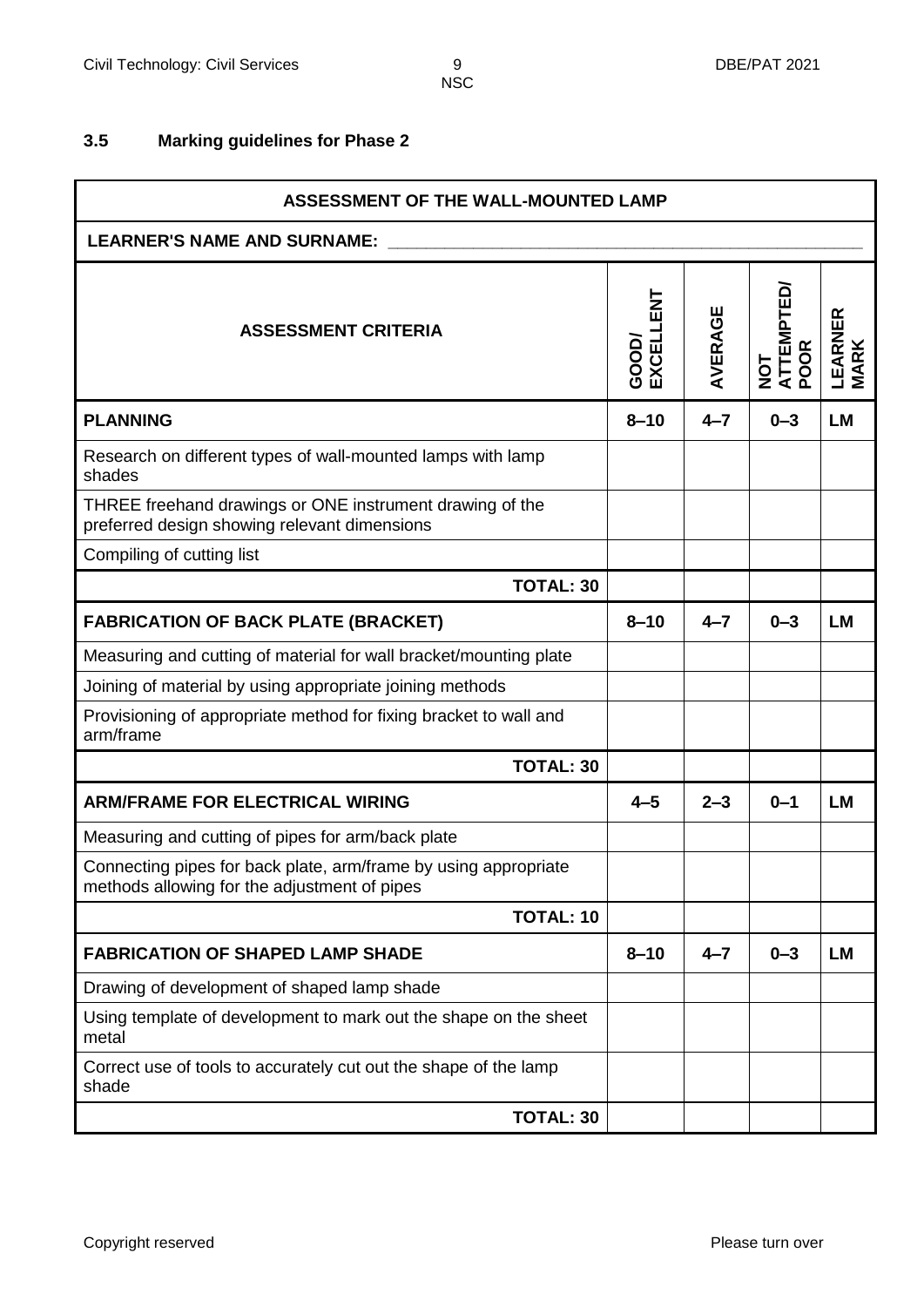| <b>ASSESSMENT CRITERIA</b>                                                                   | GOOD/<br>EXCELLENT               | AVERAGE | <b>NOT<br/>ATTEMPTED/P<br/>OOR</b> | LEARNER<br><b>MARK</b> |  |  |  |
|----------------------------------------------------------------------------------------------|----------------------------------|---------|------------------------------------|------------------------|--|--|--|
| <b>BENDING OF LAMP SHADE</b>                                                                 | $8 - 10$                         | $4 - 7$ | $0 - 3$                            | <b>LM</b>              |  |  |  |
| Correct use of appropriate apparatus/alternative method to bend<br>sheet metal               |                                  |         |                                    |                        |  |  |  |
| <b>TOTAL: 10</b>                                                                             |                                  |         |                                    |                        |  |  |  |
| <b>JOINING</b>                                                                               | $8 - 10$                         | $4 - 7$ | $0 - 3$                            | <b>LM</b>              |  |  |  |
| Joining ends of bended sheet metal using appropriate joining<br>methods                      |                                  |         |                                    |                        |  |  |  |
| Accuracy of alignment and placement of different parts of wall-<br>mounted lamp when joining |                                  |         |                                    |                        |  |  |  |
| <b>TOTAL: 20</b>                                                                             |                                  |         |                                    |                        |  |  |  |
| <b>FINISHING</b>                                                                             | $4 - 5$                          | $2 - 3$ | $0 - 1$                            | <b>LM</b>              |  |  |  |
| Application of finishing agents                                                              |                                  |         |                                    |                        |  |  |  |
| Fitting of electrical cord with socket for light bulb at the lamp shade                      |                                  |         |                                    |                        |  |  |  |
| <b>TOTAL: 10</b>                                                                             |                                  |         |                                    |                        |  |  |  |
| <b>FINAL PRODUCT</b>                                                                         | $4 - 5$                          | $2 - 3$ | $0 - 1$                            | <b>LM</b>              |  |  |  |
| Neatness and appearance of final product                                                     |                                  |         |                                    |                        |  |  |  |
| Functionality of finished product                                                            |                                  |         |                                    |                        |  |  |  |
| <b>TOTAL: 10</b>                                                                             |                                  |         |                                    |                        |  |  |  |
| <b>INNOVATION AND CREATIVITY</b>                                                             | $4 - 5$                          | $2 - 3$ | $0 - 1$                            | <b>LM</b>              |  |  |  |
| Evidence of creativity and innovation                                                        |                                  |         |                                    |                        |  |  |  |
| <b>TOTAL: 5</b>                                                                              |                                  |         |                                    |                        |  |  |  |
| <b>GENERAL ASPECTS</b>                                                                       | $4 - 5$                          | $2 - 3$ | $0 - 1$                            | <b>LM</b>              |  |  |  |
| Adherence to deadlines                                                                       |                                  |         |                                    |                        |  |  |  |
| <b>TOTAL: 5</b>                                                                              |                                  |         |                                    |                        |  |  |  |
| <b>GRAND TOTAL OUT OF 160:</b>                                                               |                                  |         |                                    |                        |  |  |  |
|                                                                                              | <b>CONVERTED MARK OUT OF 80:</b> |         |                                    |                        |  |  |  |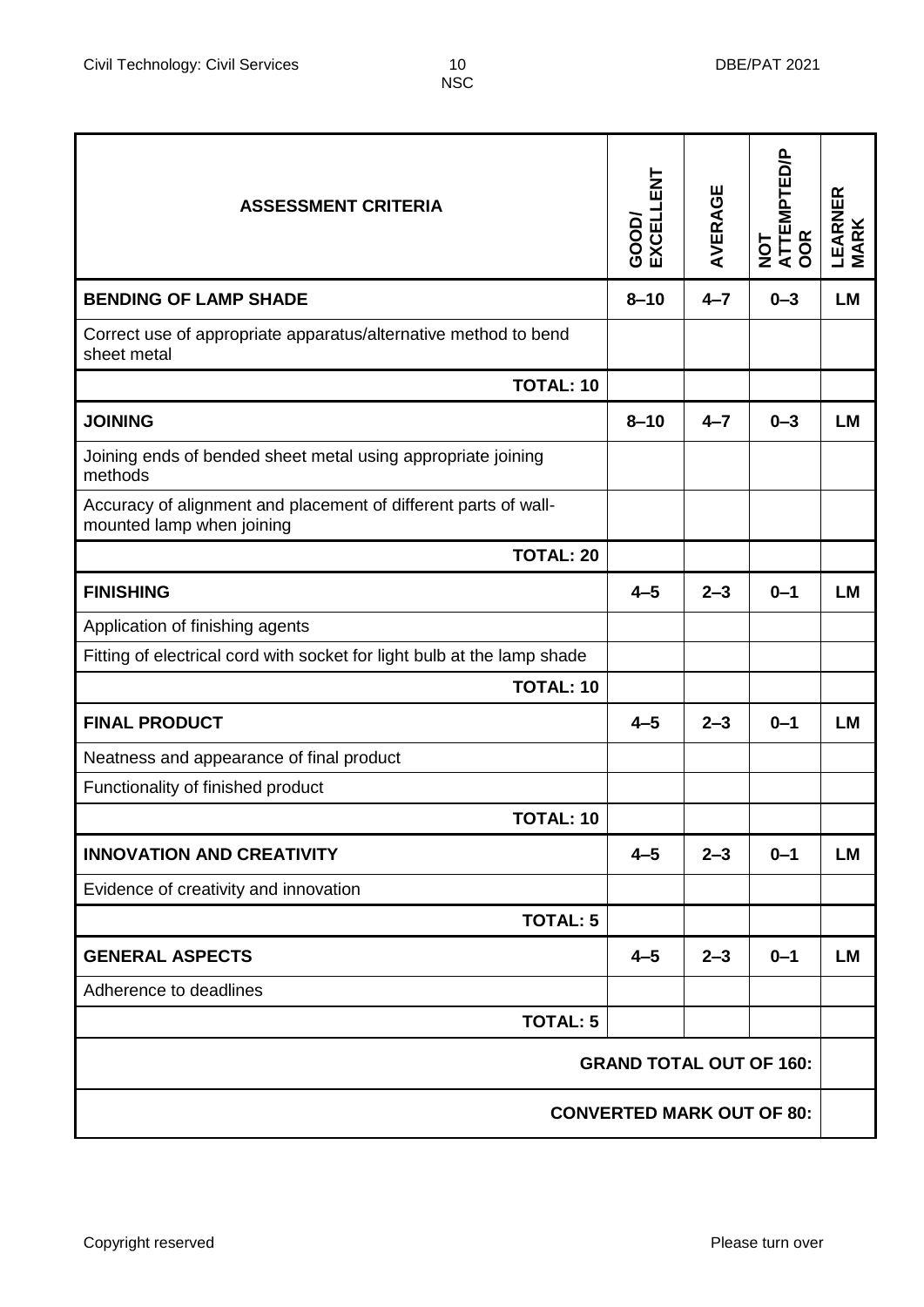#### **3.6 Composite mark sheet for Civil Services**

|                        |                          | PHASE 1                            |                       | <b>PHASE 2 (MODEL)</b>        |          |                                                            |                                    |                                             |                                 |                |           |                  |                              | <b>TOTAL</b>              |                    |                       |                       |                       |                                             |                       |
|------------------------|--------------------------|------------------------------------|-----------------------|-------------------------------|----------|------------------------------------------------------------|------------------------------------|---------------------------------------------|---------------------------------|----------------|-----------|------------------|------------------------------|---------------------------|--------------------|-----------------------|-----------------------|-----------------------|---------------------------------------------|-----------------------|
|                        |                          | PART <sub>1</sub><br>(TERM 1)      |                       | PART <sub>2</sub><br>(TERM 2) |          |                                                            | PART <sub>3</sub><br>(TERM 3)      |                                             |                                 |                |           |                  |                              |                           |                    |                       |                       |                       |                                             |                       |
| NO.                    | <b>NAMES OF LEARNERS</b> | p<br>INSTALLATION<br><b>SHOWER</b> | <b>MODERATED MARK</b> | <b>TOTAL</b>                  | PLANNING | <b>BACK</b><br><b>FABRICATION OF I<br/>PLATE (BRACKET)</b> | ARM/FRAME FOR<br>ELECTRICAL WIRING | <b>FABRICATION OF<br/>SHAPED LAMP SHADE</b> | <b>BENDING OF LAMP</b><br>SHADE | <b>JOINING</b> | FINISHING | PRODUCT<br>FINAL | INNOVATION AND<br>CREATIVITY | ASPECTS<br><b>GENERAL</b> | <b>GRAND TOTAL</b> | <b>MODERATED MARK</b> | <b>CONVERTED MARK</b> | <b>MODERATED MARK</b> | TOTAL: 100<br><b>FINAL TO<br/>(P1 + P2)</b> | <b>MODERATED MARK</b> |
|                        |                          | 20                                 | 20                    | 20                            | 30       | 30                                                         | 10                                 | 30                                          | 10                              | 20             | 10        | 10               | 5                            | 5                         | 160                | 160                   | 80                    | 80                    | 100                                         | 100                   |
| 1.<br>$\overline{2}$ . |                          |                                    |                       |                               |          |                                                            |                                    |                                             |                                 |                |           |                  |                              |                           |                    |                       |                       |                       |                                             |                       |
| $\overline{3}$ .       |                          |                                    |                       |                               |          |                                                            |                                    |                                             |                                 |                |           |                  |                              |                           |                    |                       |                       |                       |                                             |                       |
| 4.                     |                          |                                    |                       |                               |          |                                                            |                                    |                                             |                                 |                |           |                  |                              |                           |                    |                       |                       |                       |                                             |                       |
| 5.                     |                          |                                    |                       |                               |          |                                                            |                                    |                                             |                                 |                |           |                  |                              |                           |                    |                       |                       |                       |                                             |                       |
| 6.                     |                          |                                    |                       |                               |          |                                                            |                                    |                                             |                                 |                |           |                  |                              |                           |                    |                       |                       |                       |                                             |                       |
| $\overline{7}$ .       |                          |                                    |                       |                               |          |                                                            |                                    |                                             |                                 |                |           |                  |                              |                           |                    |                       |                       |                       |                                             |                       |
| $\overline{8}$ .       |                          |                                    |                       |                               |          |                                                            |                                    |                                             |                                 |                |           |                  |                              |                           |                    |                       |                       |                       |                                             |                       |
| 9.                     |                          |                                    |                       |                               |          |                                                            |                                    |                                             |                                 |                |           |                  |                              |                           |                    |                       |                       |                       |                                             |                       |
| 10.                    |                          |                                    |                       |                               |          |                                                            |                                    |                                             |                                 |                |           |                  |                              |                           |                    |                       |                       |                       |                                             |                       |
|                        | <b>TOTAL:</b>            |                                    |                       |                               |          |                                                            |                                    |                                             |                                 |                |           |                  |                              |                           |                    |                       |                       |                       |                                             |                       |

 $\overline{\phantom{a}}$  , and the contract of the contract of the contract of the contract of the contract of the contract of the contract of the contract of the contract of the contract of the contract of the contract of the contrac

 $\overline{\phantom{a}}$  , and the contract of the contract of the contract of the contract of the contract of the contract of the contract of the contract of the contract of the contract of the contract of the contract of the contrac

Signature (Teacher) Date

SCHOOL STAMP

Signature (Moderator) Date

Copyright reserved **Please turn over**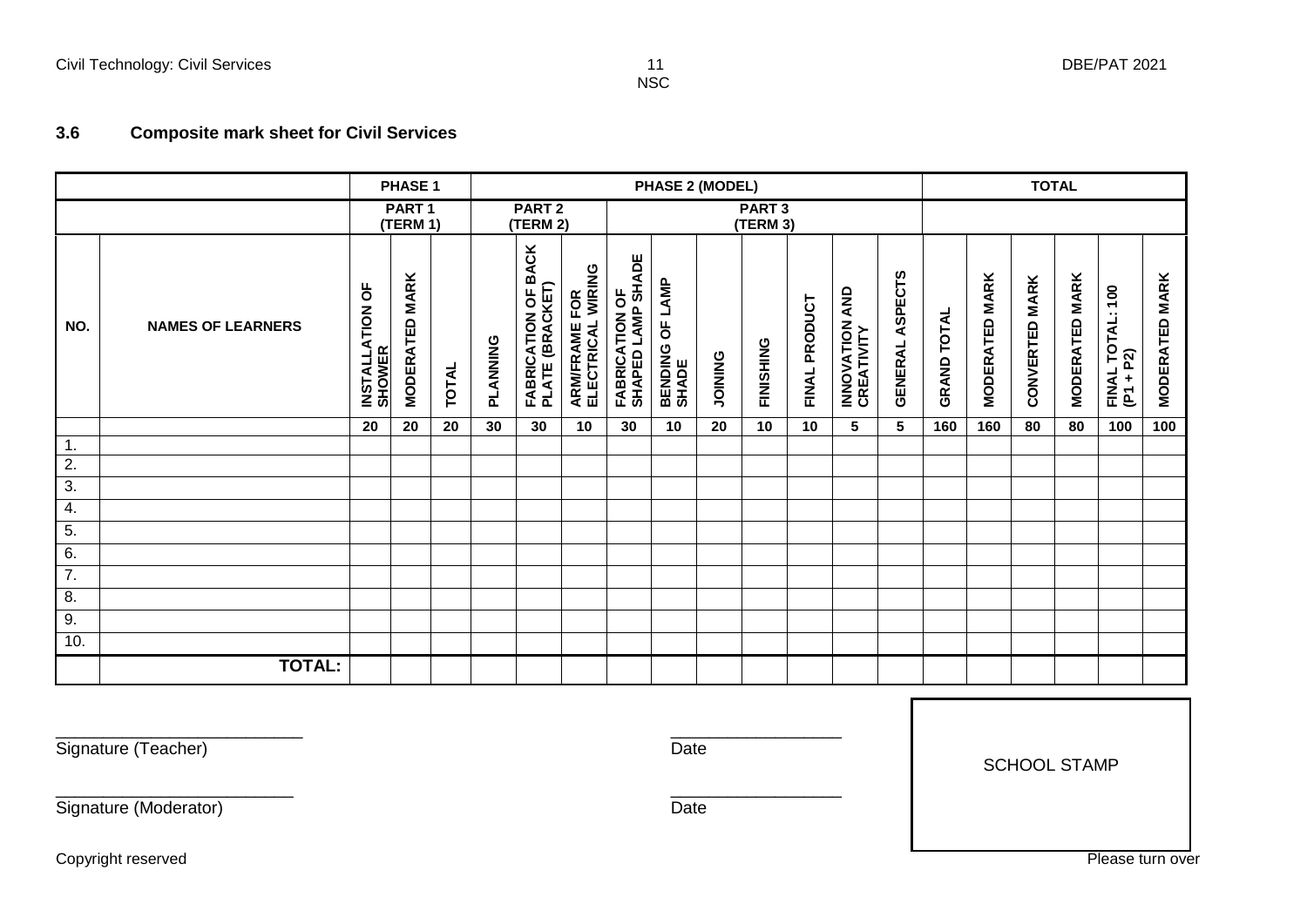#### **SECTION 4**

#### **4. OTHER RELEVANT INFORMATION**

#### **4.1 Absence/Non-submission of task**

The absence of a PAT will be dealt with in accordance with the regulations as stipulated in the *National Policy on Protocol for Assessment Grades R–12*, page 6, Chapter 3, paragraphs 7 and 8.

The *National Protocol for Assessment Grades R–12*, Chapter 3, paragraph 8, subsection (4) clearly states that the absence of a practical assessment task mark will result in the candidate, registered for that particular subject, receiving an incomplete result.

#### **4.2 Requirements for presentation**

The following should be presented by the candidate for assessment and moderation:

- Phase 1: Mark sheet with evidence
- Phase 2: Evidence of planning of the model
- Phase 2: A completed model
- The candidate's name and class must be clearly indicated on all components of the PAT
- Completed Declaration of Authenticity with school stamp

The following document must be presented by the teacher for moderation:

 A composite mark sheet (ONE composite mark sheet comprising all candidates' names and marks for all phases)

#### **4.3 Recommended time frames for the completion of the PAT**

#### **Term 1:**

Phase 1 and Phase 2 (research and sketches)

#### **Term 2:**

Phase 2 (cutting of sheet metal and pipes for wall bracket/mounting plate)

#### **Term 3:**

Phase 2 (assembly and finishing of wall-mounted lamp)

#### **The product/model should be manufactured in the workshop under teacher supervision.**

**NOTE:** The learners should start with the model at the beginning of Term 1 and complete it by the end of **September**. The teacher should properly plan and manage the available resources so that all learners will be busy with some part of the tasks throughout the year.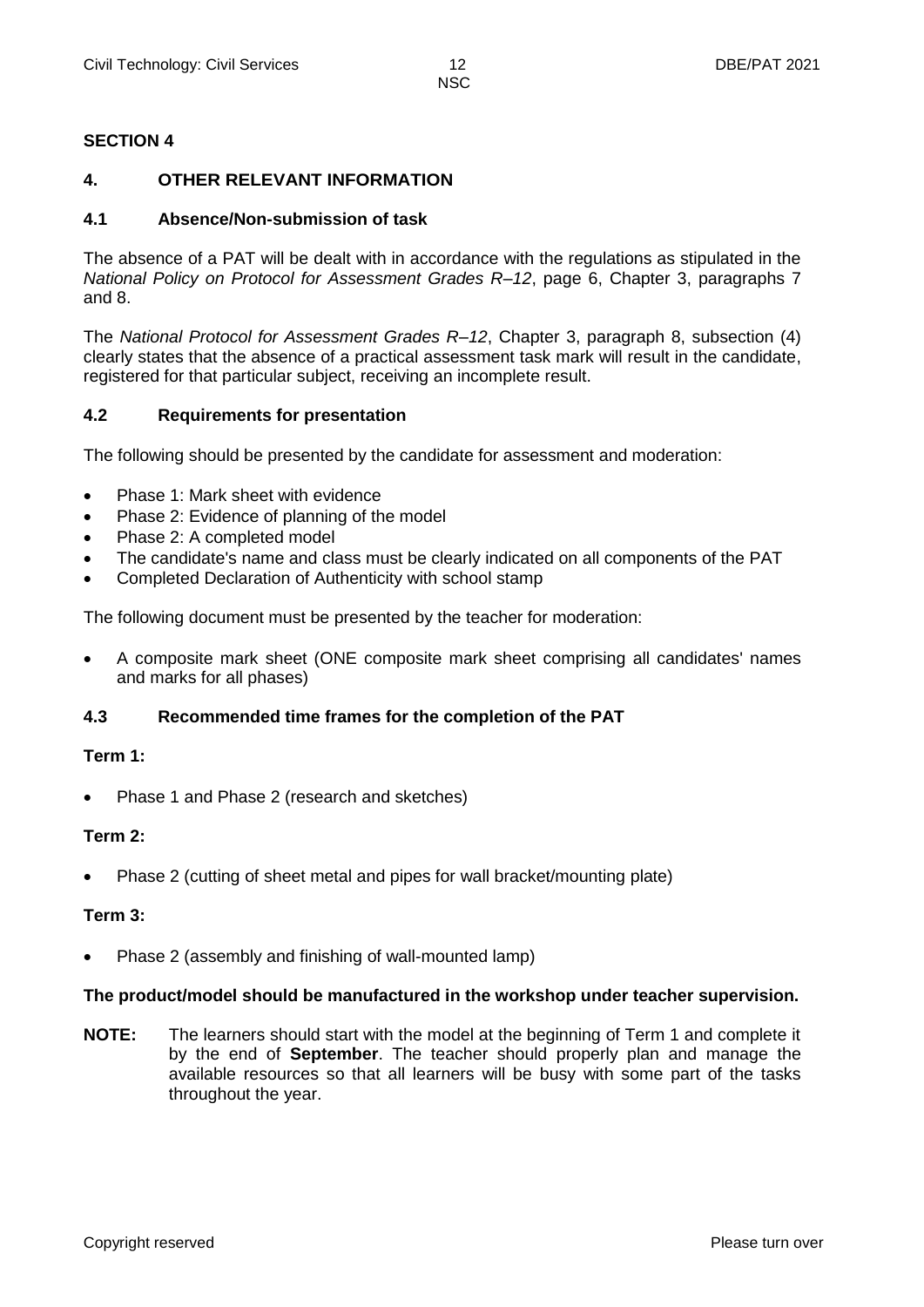#### **4.4 Declaration of Authenticity**

NAME OF THE SCHOOL: .................................................................................

NAME OF LEARNER:.......................................................................................

NAME OF TEACHER: ......................................................................................

SCHOOL STAMP

**I hereby declare that the practical assessment task submitted for assessment is my own, original work and it has not been submitted for moderation previously.**

**SIGNATURE OF LEARNER DATE (SUBMITTED)** 

**To my knowledge, the above declaration by the candidate is true and I accept that the work offered is his/her own.**

\_\_\_\_\_\_\_\_\_\_\_\_\_\_\_\_\_\_\_\_\_\_\_\_\_\_\_\_\_\_\_\_\_\_\_\_\_\_ \_\_\_\_\_\_\_\_\_\_\_\_\_\_\_\_\_ **SIGNATURE OF TEACHER DATE**